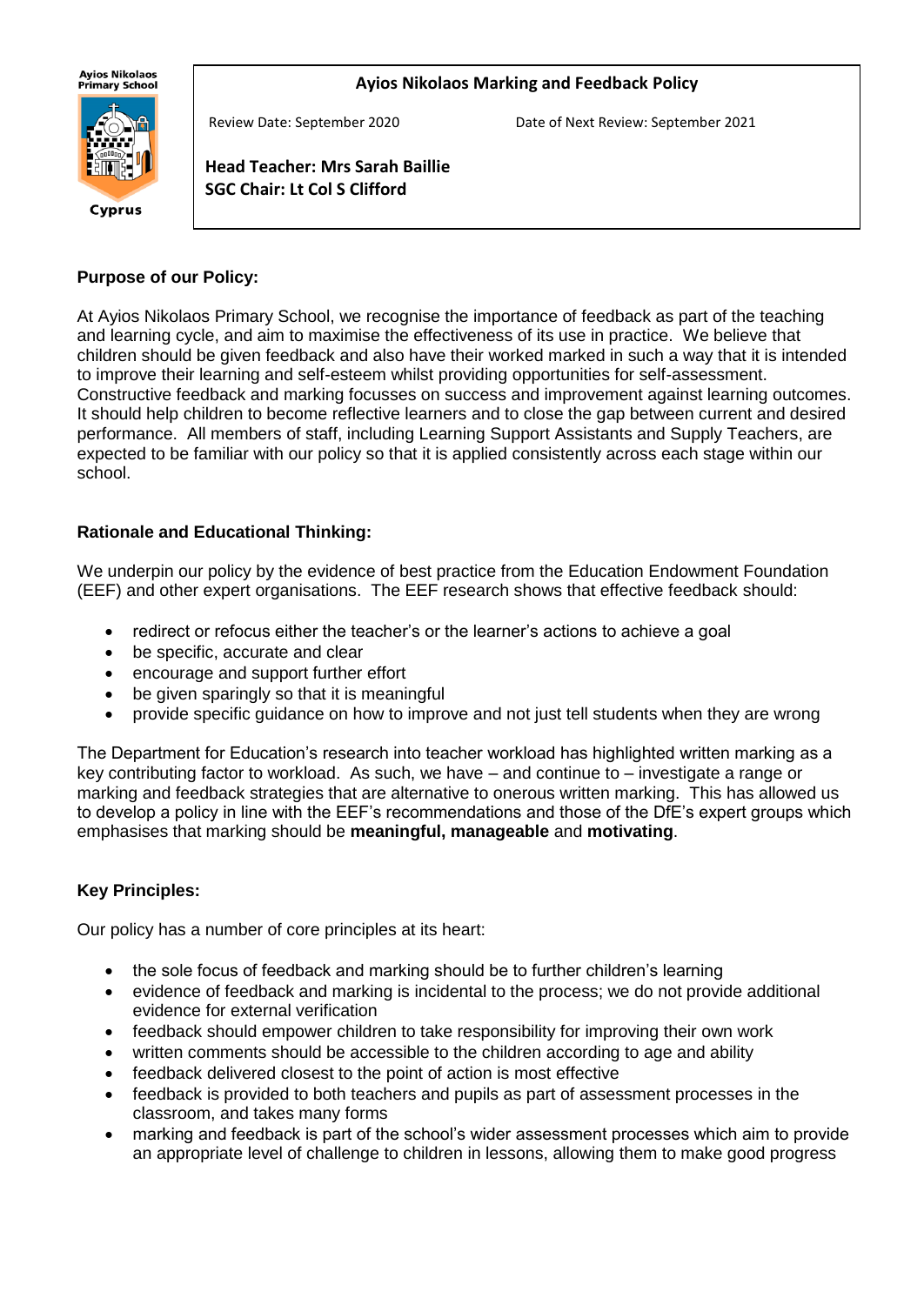• all pupil's work should be reviewed at the earliest opportunity so that it might impact on future learning

These principles allow us to make use of good practice approaches to ensure that children are provided with timely and purposeful feedback that furthers their learning. Also, that teachers are able to gather feedback and assessments that enable them to adjust their teaching both within and across a sequence of lessons.

## **Feedback and Marking in Practice:**

It is vital that teacher evaluate the work that children undertake in lessons, and use information obtained from this to adjust their teaching. Feedback occurs at one the three common stages in the learning process:

- *Immediate Feedback* at the point of teaching
- *Summary Feedback* at the end of a lesson or task
- *Review Feedback* away from the point of teaching (including written comments)

Immediate Feedback is likely to be most effective in driving further improvement and learning, especially for younger pupils.

#### *Immediate Feedback:*

- takes place in lessons with individuals or small groups
- is often given verbally to children for immediate action
- includes teachers gathering feedback from teaching, including carpet work, mini whiteboards, questioning etc
- may involve the use of support staff to provide support or further challenge
- may re-direct the focus of teaching or the task
- may include highlighting or annotations according to the marking code

Evidence of Immediate Feedback can be found during lesson observations/learning walks, some evidence of annotations, edits and improvements evident in books and pupil voice.

#### *Summary Feedback:*

- takes place at the end of a lesson or activity
- often involved whole groups or classes
- provides an opportunity for evaluation of learning in the lesson
- may take the form of self or peer assessment against an agreed set of criteria
- in some cases, may guide a teacher's further use of Review Feedback, focussing on areas of need

Evidence of Summary Feedback can be found during lesson observations/learning walks, evidence of self and peer assessment and also may be reflected in selected marking (for example, the end of a unit).

#### *Review Feedback:*

- takes place away from the point of teaching
- may involve written comments for pupils to read/respond to
- provides teachers with opportunities for assessment of understanding
- leads to adaptation of future lessons through planning, grouping or adaptation of tasks
- leads to targets being set for pupils' future attention or immediate action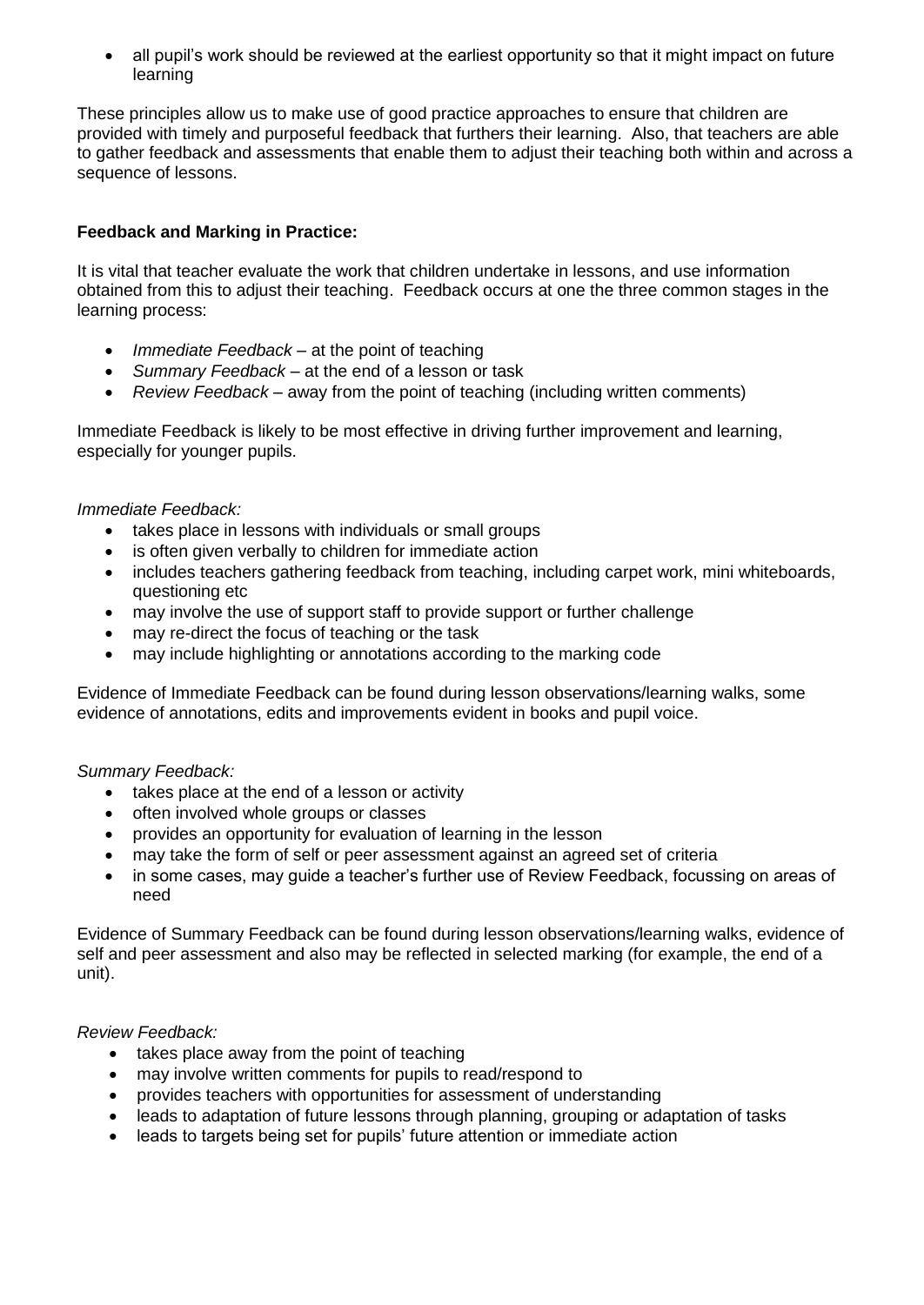Evidence of Review Feedback can be found through acknowledgement of work completed, written comments and appropriate response/actions, adaptations to teaching sequences when compared to planning, assessment tools updated for all pupils and adaptations of future grouping based on need.

At Ayios Nikolaos Primary School, teachers and support staff mark and annotate children's work in blue or black pen. Children's edits and improvements will be completed in green pen. Supply teachers and support staff will initial any written marking or annotations that they make.

### **Further Strategies to Support Effective Feedback and Marking:**

All work will be acknowledged in some form by class teachers. This may be through simple symbols such as ticks and smiley faces, or highlighting of the learning objectives.

In Early Years Foundation Stage and Key Stage 1, review marking will mostly lead to written comments for those pupils who are able to read and respond independently. Where pupils are unable to read/understand such comments, these are shared verbally with the children at the next appropriate opportunity. This may include some short annotations on work.

In Key Stage 2, written marking and comments should offer meaningful guidance which it has not been possible to provide during the classroom session.

Where a child has achieved the intended outcome and is well prepared for the next stage of learning, the learning objective is highlighted.

In most cases, written comments will be focussed on extended pieces of written work or extended tasks. These will allow children's achievements to be recognised and provide further guidance for future learning.

Improvements/suggestions will help a child to know how to make a specific improvement. There are three main types of improvement prompts:

- Reminder most suitable for more able children, this simply reminds the children of what could be improved
- Scaffold/Extension suitable for children who need either more structure than a simple reminder, or extension to deepen thinking and understanding
- Example suitable for all children, but especially with children trying to close a gap in their learning. This prompt gives the child a choice of actual words or phrases

Corrections should be made based on children's individual needs. Where children have corrected or responded to feedback, an acknowledgement should be made.

#### **Spellings:**

Age related spelling (as established in the NC English Appendix 1) are addressed when marking books across the curriculum, together with subject specific vocabulary. Action is takes to ensure that children learn the correct spellings and do not repeatedly make the same errors. Action could be in the form of giving a child the correct spelling, challenging to identify the appropriate spelling rule, or self-correction.

#### **Grammar:**

Vocabulary, grammar and punctuation (as established in NC English Appendix 2) are addressed when marking books across the curriculum. All staff will address inaccuracies to ensure that children do not repeatedly make the same mistakes and to inform planning.